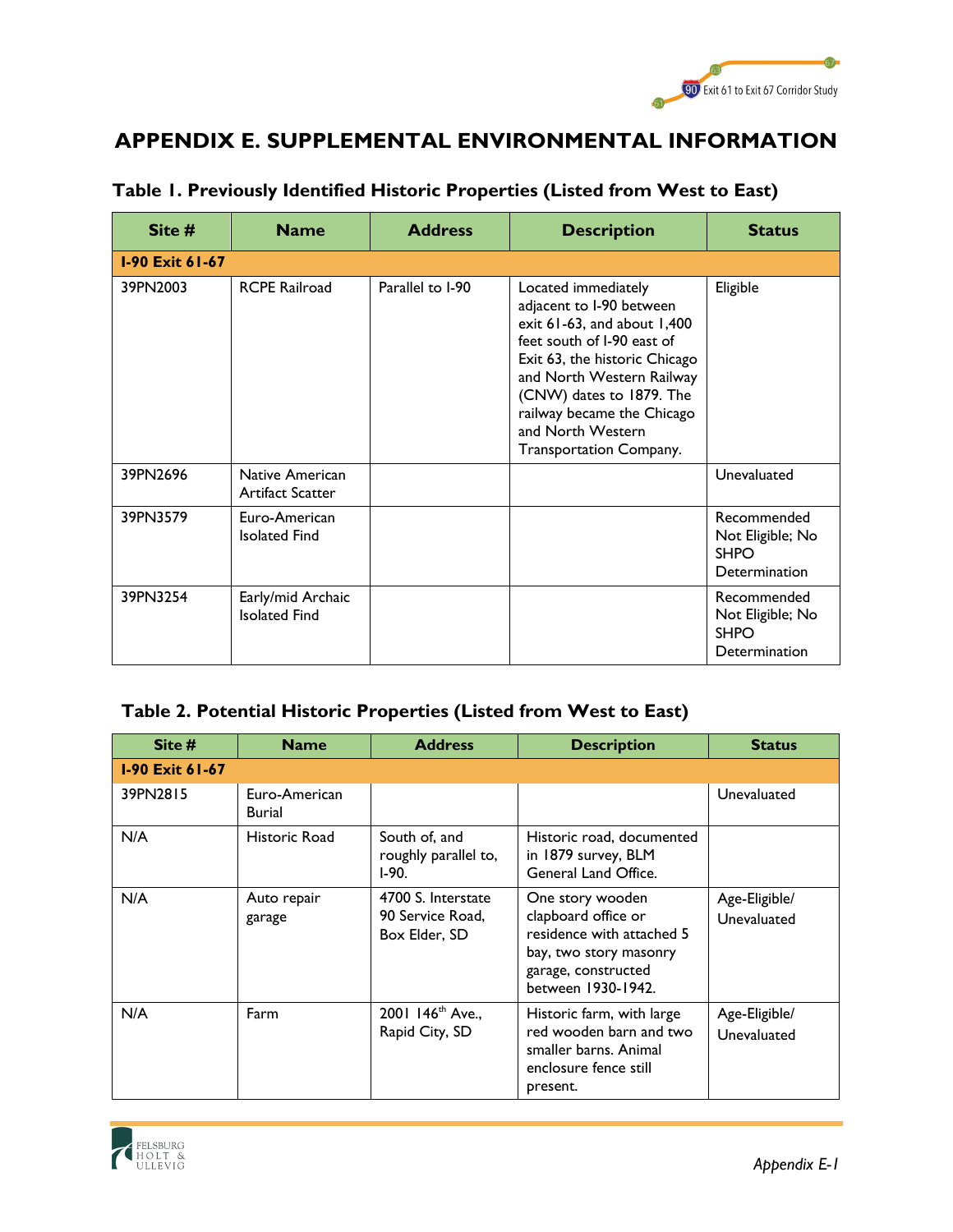

| Site # | <b>Name</b> | <b>Address</b>                          | <b>Description</b>                                            | <b>Status</b>                |
|--------|-------------|-----------------------------------------|---------------------------------------------------------------|------------------------------|
| N/A    | House       | 22635 GISI Rd,<br>Rapid City, SD        | House constructed in<br>1889.                                 | Age-Eligible/<br>Unevaluated |
| N/A    | House       | 308 C and F Ave,<br>Box Elder, SD       | Two story gabled ell<br>house, constructed in<br>1905.        | Age-Eligible/<br>Unevaluated |
| N/A    | House       | 784 D and R Ave,<br>Box Elder, SD       | Hipped roof box house,<br>constructed in 1970.                | Age-Eligible/<br>Unevaluated |
| N/A    | House       | 787 D and R Ave,<br><b>Box Elder SD</b> | Ranch style house,<br>constructed in 1969.                    | Age-Eligible/<br>Unevaluated |
| N/A    | House       | 757 D and R Ave,<br>Box Elder, SD       | Ranch style house<br>constructed in 1950.                     | Age-Eligible/<br>Unevaluated |
| N/A    | House       | 175 West Gate Rd,<br>Box Elder, SD      | Hipped roof ranch style<br>house, constructed in<br>1965.     | Age-Eligible/<br>Unevaluated |
| N/A    | House       | 150 West Gate Rd,<br>Box Elder, SD      | One story brick ranch<br>style house, constructed in<br>1954. | Age-Eligible/<br>Unevaluated |
| N/A    | House       | 148 West Gate Rd,<br>Box Elder, SD      | One story brick ranch,<br>constructed in 1954.                | Age-Eligible/<br>Unevaluated |
| N/A    | House       | 146 West Gate Rd,<br>Box Elder, SD      | One story brick ranch,<br>constructed in 1954.                | Age-Eligible/<br>Unevaluated |
| N/A    | House       | 144 West Gate Rd,<br>Box Elder, SD      | One story brick ranch,<br>constructed in 1954.                | Age-Eligible/<br>Unevaluated |
| N/A    | House       | 142 West Gate Rd,<br>Box Elder, SD      | One story brick ranch,<br>constructed in 1954.                | Age-Eligible/<br>Unevaluated |
| N/A    | House       | 140 West Gate Rd,<br>Box Elder, SD      | One story brick ranch<br>style house, constructed in<br>1954. | Age-Eligible/<br>Unevaluated |
| N/A    | House       | 718 Box Elder Rd.<br>W, Box Elder, SD   | One story brick ranch<br>house, constructed in<br>1940.       | Age-Eligible/<br>Unevaluated |
| N/A    | House       | 636 Box Elder Rd.<br>W, Box Elder, SD   | Ranch style house<br>constructed in 1956.                     | Age-Eligible/<br>Unevaluated |
| N/A    | House       | 632 Box Elder Rd.<br>W, Box Elder, SD   | Ranch style house<br>constructed in 1958                      | Age-Eligible/<br>Unevaluated |
| N/A    | House       | 624 Box Elder Rd.<br>W, Box Elder, SD   | Ranch style house<br>constructed in 1942.                     | Age-Eligible/<br>Unevaluated |
| N/A    | House       | 502 Cardinal Ct.,<br>Box Elder, SD      | Two story, foursquare<br>style house constructed in<br>1914.  | Age-Eligible/<br>Unevaluated |

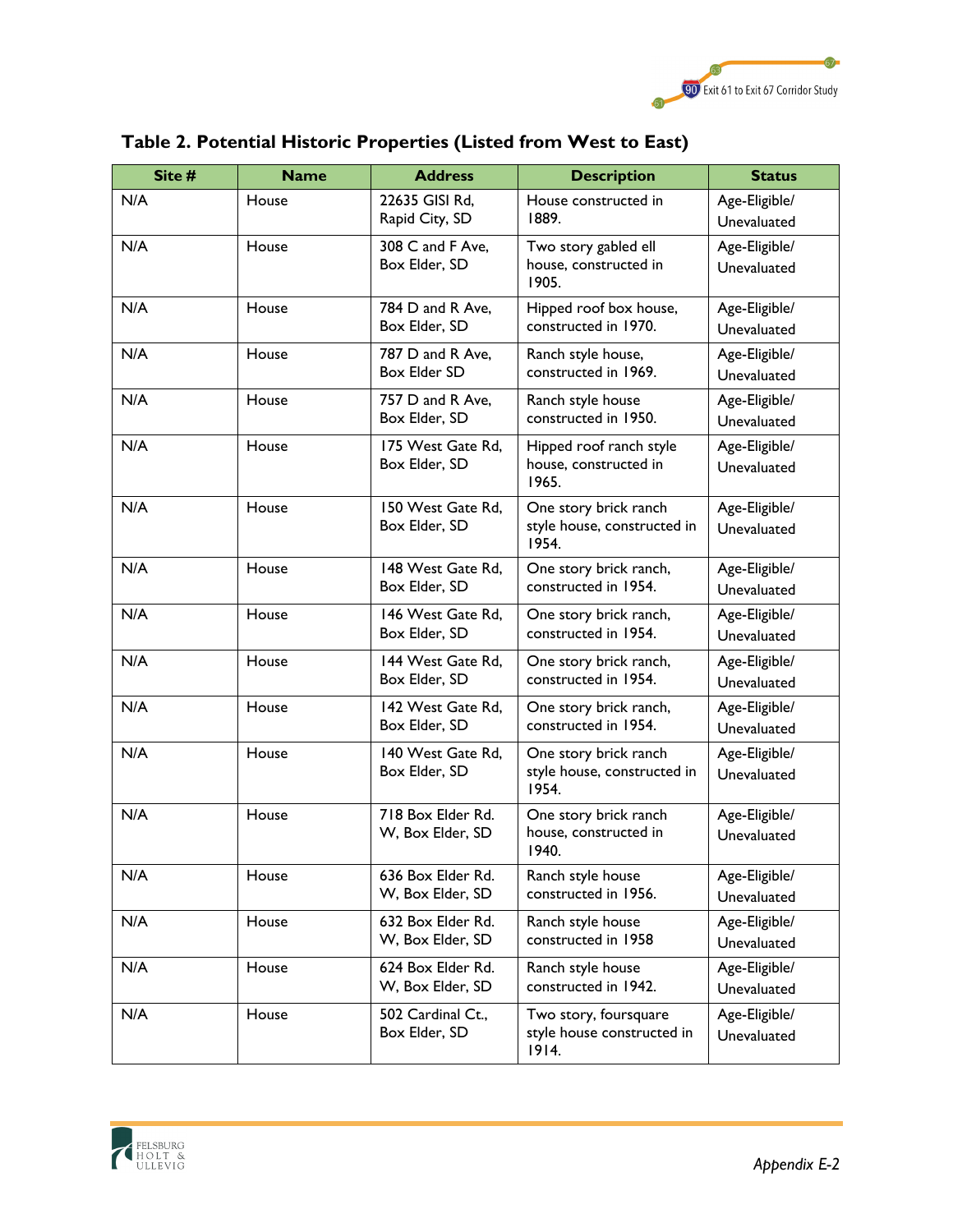

| Site # | <b>Name</b> | <b>Address</b>                        | <b>Description</b>                                            | <b>Status</b>                |
|--------|-------------|---------------------------------------|---------------------------------------------------------------|------------------------------|
| N/A    | House       | 101 Shady Dr., Box<br>Elder, SD       | One story bungalow style<br>house, constructed in<br>1920.    | Age-Eligible/<br>Unevaluated |
| N/A    | House       | 105 Rosehill Dr.,<br>Box Elder, SD    | Two story split level style<br>house, constructed in<br>1942. | Age-Eligible/<br>Unevaluated |
| N/A    | House       | 403 Highway 1416,<br>Box Elder, SD    | One story bungalow style<br>house constructed in 1908.        | Age-Eligible/<br>Unevaluated |
| N/A    | House       | 101 Hillside Dr.,<br>Box Elder, SD    | Split level style house,<br>constructed in 1942.              | Age-Eligible/<br>Unevaluated |
| N/A    | House       | 201 Country Rd,<br>Box Elder, SD      | Ranch style house,<br>constructed in 1965.                    | Age-Eligible/<br>Unevaluated |
| N/A    | House       | 235 Country Rd,<br>Box Elder, SD      | Ranch style house,<br>constructed in 1946.                    | Age-Eligible/<br>Unevaluated |
| N/A    | House       | 100 Gumbo Dr.,<br>Box Elder, SD       | Ranch style house,<br>constructed in 1954.                    | Age-Eligible/<br>Unevaluated |
| N/A    | House       | 101 Gumbo Dr.,<br>Box Elder, SD       | Ranch style house,<br>constructed in 1964.                    | Age-Eligible/<br>Unevaluated |
| N/A    | House       | 106 Gumbo Dr.,<br>Box Elder, SD       | Ranch style house,<br>constructed in 1952.                    | Age-Eligible/<br>Unevaluated |
| N/A    | House       | 204 Gumbo Dr.,<br>Box Elder, SD       | Ranch style house,<br>constructed in 1964.                    | Age-Eligible/<br>Unevaluated |
| N/A    | House       | 114 Box Elder Rd.<br>W, Box Elder, SD | One story ranch house<br>style, constructed in 1953           | Age-Eligible/<br>Unevaluated |
| N/A    | House       | 110 South Gate Rd.,<br>Box Elder SD   | One story ranch house<br>style, constructed in 1950.          | Age-Eligible/<br>Unevaluated |
| N/A    | House       | 116 South Gate Rd.,<br>Box Elder SD   | Ranch house style,<br>constructed in 1952.                    | Age-Eligible/<br>Unevaluated |
| N/A    | House       | 118 South Gate Rd.,<br>Box Elder, SD  | Ranch house style,<br>constructed in 1966.                    | Age-Eligible/<br>Unevaluated |
| N/A    | House       | 122 South Gate Rd.,<br>Box Elder, SD  | Ranch house style,<br>constructed in 1957.                    | Age-Eligible/<br>Unevaluated |
| N/A    | House       | 126 South Gate Rd.,<br>Box Elder, SD  | Ranch house style,<br>constructed in 1942.                    | Age-Eligible/<br>Unevaluated |
| N/A    | House       | 103 Morningside<br>Dr., Box Elder, SD | Ranch house style,<br>constructed in 1925.                    | Age-Eligible/<br>Unevaluated |
| N/A    | House       | 109 Morningside<br>Dr., box Elder, SD | Ranch house style,<br>constructed in 1952.                    | Age-Eligible/<br>Unevaluated |
| N/A    | House       | 127 Morningside<br>Dr., Box Elder, SD | Ranch house style,<br>constructed in 1960.                    | Age-Eligible/<br>Unevaluated |

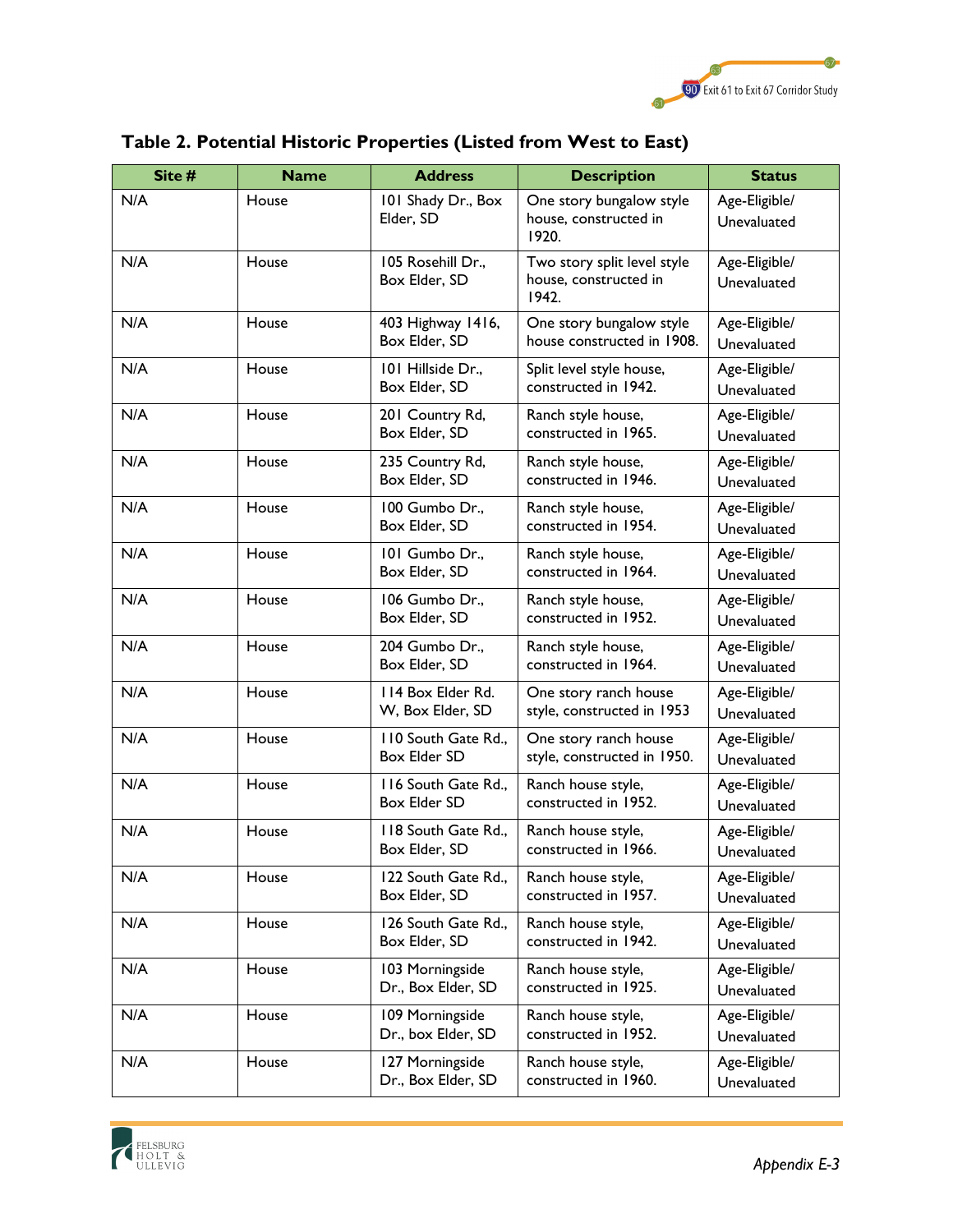

| Site # | <b>Name</b>               | <b>Address</b>                         | <b>Description</b>                                                                                                                | <b>Status</b>                |
|--------|---------------------------|----------------------------------------|-----------------------------------------------------------------------------------------------------------------------------------|------------------------------|
| N/A    | House                     | 119 Morningside<br>Dr., Box Elder, SD  | Ranch house style,<br>constructed in 1952.                                                                                        | Age-Eligible/<br>Unevaluated |
| N/A    | House                     | 121 Morningside<br>Dr., Box Elder, SD  | Minimal traditional style,<br>constructed in 1942.                                                                                | Age-Eligible/<br>Unevaluated |
| N/A    | House                     | 131 Morningside<br>Dr., Box Elder SD   | Ranch house style,<br>constructed in 1961.                                                                                        | Age-Eligible/<br>Unevaluated |
| N/A    | <b>Retail Store</b>       | 114 Box Elder Road<br>W., Box Elder SD | Wood and steel framed<br>exterior commercial<br>building with partially<br>stucco, constructed in<br>1918.                        | Age-Eligible/<br>Unevaluated |
| N/A    | Auto repair<br>garage     | 116 Box Elder Road<br>W., Box Elder SD | Metal Quonset Hut<br>constructed in 1956 or<br>earlier.                                                                           | Age-Eligible/<br>Unevaluated |
| N/A    | Retail store              | 139 S. Ellsworth<br>Rd., Box Elder, SD | Wood or steel frame<br>commercial building,<br>constructed in 1965.                                                               | Age-Eligible/<br>Unevaluated |
| N/A    | Retail shopping<br>center | 230 Frontage Rd<br><b>Box Elder SD</b> | Masonry exterior retail<br>shopping center,<br>constructed in 1960.                                                               | Age-Eligible/<br>Unevaluated |
| N/A    | Church                    | 200 N. Ellsworth<br>Rd, Box Elder SD   | Wood frame church,<br>constructed in 1960.                                                                                        | Age-Eligible/<br>Unevaluated |
| N/A    | House                     | 329 Line Rd, Box<br>Elder, SD          | One story bungalow style<br>house, constructed in<br>1935.                                                                        | Age-Eligible/<br>Unevaluated |
| N/A    | House                     | 416 Line Rd, Box<br>Elder, SD          | Two story gabled ell<br>house, constructed in<br>1904.                                                                            | Age-Eligible/<br>Unevaluated |
| N/A    | House                     | 412 Line Rd, Box<br>Elder SD           | Two story shingle style<br>frame house constructed<br>in 1898.                                                                    | Age-Eligible/<br>Unevaluated |
| N/A    | House                     | 514 Line Rd, Box<br>Elder, SD          | One story, side gable<br>house, constructed in<br>1940.                                                                           | Age-Eligible/<br>Unevaluated |
| N/A    | Farm                      | 536 Highway 1416,<br>Box Elder, SD     | Farm complex with barn,<br>pasture, and several out<br>buildings. One story<br>minimal traditional house,<br>constructed in 1928. | Age-Eligible/<br>Unevaluated |
| N/A    | House                     | 350 Cottonwood<br>Dr., Box Elder, SD   | One story bungalow style<br>house, constructed in<br>1935.                                                                        | Age-Eligible/<br>Unevaluated |
| N/A    | House                     | 327 Cottonwood<br>Dr. Box Elder, SD    | One story ranch style<br>house, constructed in<br>1965.                                                                           | Age-Eligible/<br>Unevaluated |

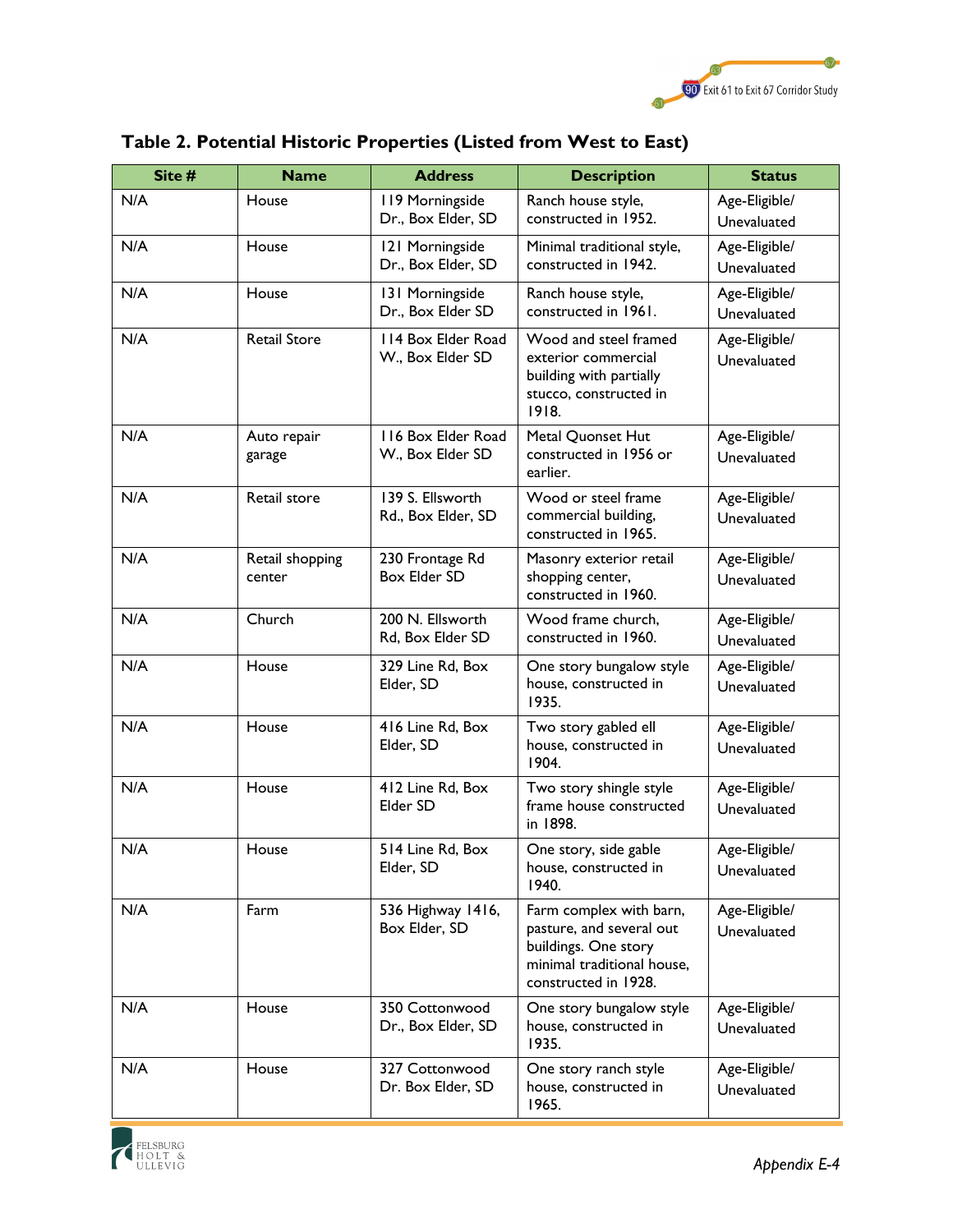

| Site #   | <b>Name</b>            | <b>Address</b>                                                                               | <b>Description</b>                                                                    | <b>Status</b>                |
|----------|------------------------|----------------------------------------------------------------------------------------------|---------------------------------------------------------------------------------------|------------------------------|
| N/A      | House                  | 327 Sunnydale Rd.,<br>Box Elder, SD                                                          | One story ranch style<br>house, constructed in<br>1964.                               | Age-Eligible/<br>Unevaluated |
| N/A      | House                  | 317 Circle Dr., Box<br>Elder, SD                                                             | Ranch style house,<br>constructed in 1960.                                            | Age-Eligible/<br>Unevaluated |
| N/A      | House                  | 321 Circle Dr., Box<br>Elder, SD                                                             | Split level style house,<br>constructed in 1962.                                      | Age-Eligible/<br>Unevaluated |
| N/A      | House                  | 333 Circle Dr., Box<br>Elder, SD                                                             | One story ranch style<br>house, constructed in<br>1960.                               | Age-Eligible/<br>Unevaluated |
| N/A      | House                  | 306 Spruce Dr.,<br>Box Elder SD                                                              | One story ranch style<br>house, constructed in<br>1950.                               | Age-Eligible/<br>Unevaluated |
| N/A      | House                  | 605 Sunnydale Rd.,<br>Box Elder, SD                                                          | One story house<br>constructed in 1923.                                               | Age-Eligible/<br>Unevaluated |
| N/A      | House                  | 743 Sunnydale Rd,<br>Box Elder, SD                                                           | Two story I-House style<br>house, constructed in<br>1947.                             | Age-Eligible/<br>Unevaluated |
| N/A      | House                  | 710 Harmony Dr.,<br>Box Elder, SD                                                            | One and a half story ranch<br>style house constructed in<br>1963.                     | Age-Eligible/<br>Unevaluated |
| N/A      | House                  | 711 Harmony Dr.,<br>Box Elder, SD                                                            | One story minimal<br>traditional house<br>constructed in 1949.                        | Age-Eligible/<br>Unevaluated |
| N/A      | Shed                   | 731 Harmony Dr.,<br>Box Elder, SD                                                            | One story corrugated<br>metal shed, date unknown.                                     | Unevaluated                  |
| N/A      | House                  | 719 Line Rd., Box<br>Elder, SD                                                               | One and a half story<br>minimal traditional house,<br>constructed in 1948.            | Age-Eligible/<br>Unevaluated |
| N/A      | House                  | 733 Line Rd., Box<br>Elder, SD                                                               | One story minimal<br>traditional house,<br>constructed in 1957.                       | Age-Eligible/<br>Unevaluated |
| N/A      | House                  | 300 Willow Dr.,<br>Box Elder, SD                                                             | One and a half story Cape<br>Cod style house,<br>constructed in 1939.                 | Age-Eligible/<br>Unevaluated |
| 39PN2043 | Government<br>Railroad | Perpendicular to<br>DM&E Railroad,<br>crosses I-90 400 ft.<br>east of Commercial<br>Gate Dr. | Historic rail line branching<br>north from DM&E just<br>west of Town of Box<br>Elder. | Unevaluated                  |

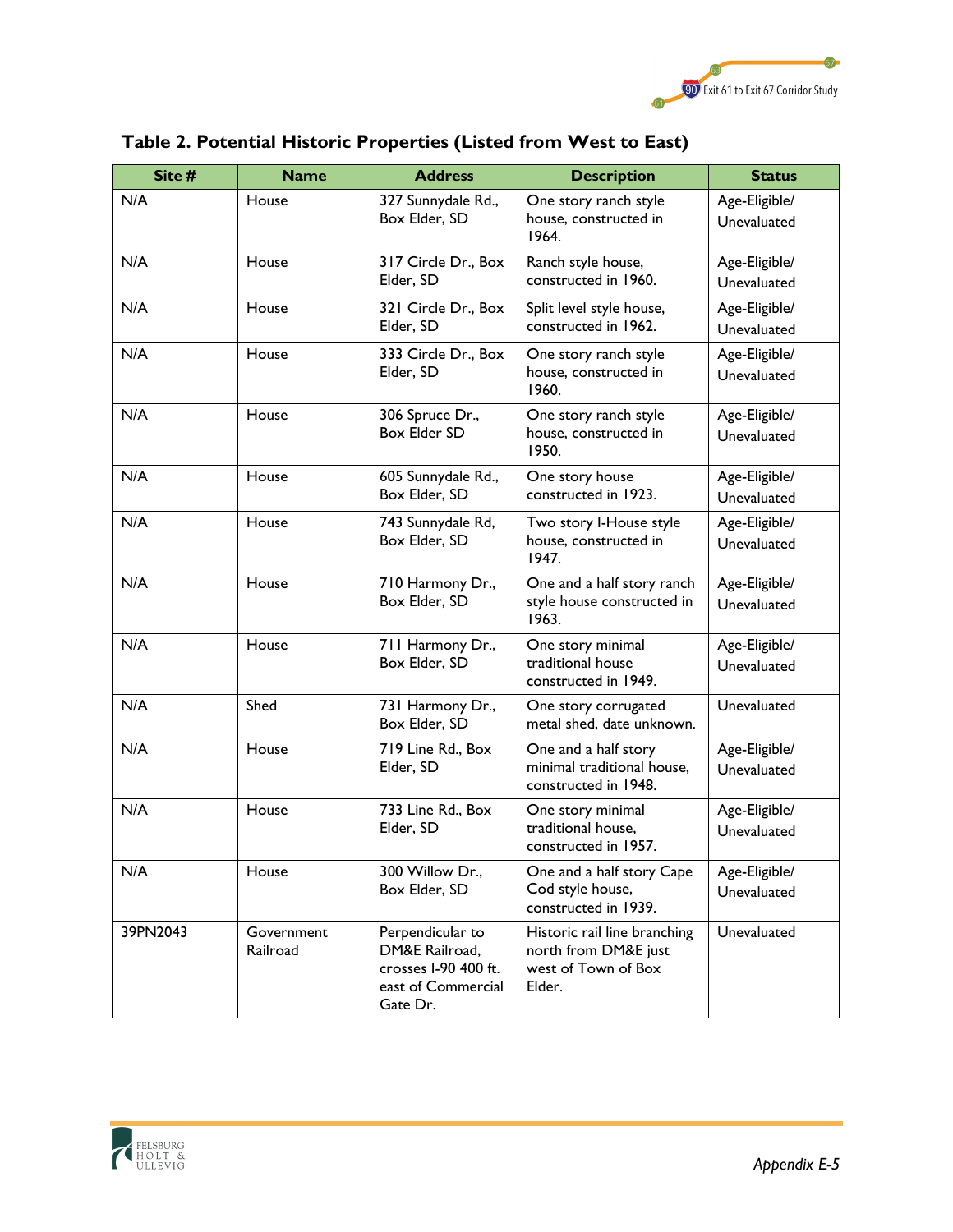

| <b>Property Name and</b><br><b>Address/Location</b>                           | <b>Location in relation</b><br>to project    | <b>Environmental Conditions and</b><br><b>General Comments</b>                                                                                                                                                                                                                                     |
|-------------------------------------------------------------------------------|----------------------------------------------|----------------------------------------------------------------------------------------------------------------------------------------------------------------------------------------------------------------------------------------------------------------------------------------------------|
| Patrons Cooperative Association<br>3504 Edward Street<br>Rapid City, SD 57703 | Southwest of Exit 61<br>Southeast of Exit 61 | Oil storage and handling site, potential for<br>petroleum spills. Several aboveground<br>storage tanks (AST) observed on<br>property. No violations reported.                                                                                                                                      |
| &<br>4507 S Interstate 90 Service Road<br>Rapid City, SD 57701                |                                              | A second location was observed behind a<br>tattoo shop and RV dealer on I-90 Service<br>Road. Oil storage and handling site,<br>potential for petroleum spills. One<br>aboveground storage tank was observed.<br>No violations reported and the property<br>was not reported by the EPA.           |
| Northern Truck Equipment Corp<br>3505 Edward Street<br>Rapid City, SD 57703   | Southwest of Exit 61                         | Truck equipment and trailer dealer. EPA<br>reported as a SQG under RCRA. It<br>appears that truck maintenance is<br>conducted on site, thus there is a<br>potential for contamination due to<br>hazardous waste handling/generation. No<br>violations reported.                                    |
| Magellan Pipeline Company, LP<br>3225 Eglin Street<br>Rapid City, SD 57703    | Southwest of Exit 61                         | Oil storage and handling site, potential for<br>petroleum spills. No violations reported.                                                                                                                                                                                                          |
| <b>Wyoming Refining Company</b><br>2945 Eglin Street<br>Rapid City, SD 57703  | Southwest of Exit 61                         | Oil storage and handling site, potential for<br>petroleum spills. No violations reported.                                                                                                                                                                                                          |
| M G Oil Co<br>3250 Eglin St<br>Rapid City, SD 57703                           | Southwest of Exit 61                         | Oil storage and handling site, potential for<br>petroleum spills. Stacks of plastic oil tote<br>tanks were observed on the property<br>containing what appears to be a<br>petroleum product. The site is not listed<br>in the EPA databases                                                        |
| Ace Steel & Recycling<br>2830 Eglin St<br>Rapid City, SD 57703                | Southwest of Exit 61                         | Scrap yard and recycling site. Listed by<br>EPA under RCRA and AIRS. 55-gallon<br>drums were observed on the property.<br>No violations reported. Historic material<br>management, handling, and disposal<br>practices at this property are unknown;<br>therefore, it is an environmental concern. |
| Logan's Transmission Inc<br>3153 Beale Street<br>Rapid City, SD 57703         | Southwest of Exit 61                         | Vehicle maintenance shop. Has potential<br>to create and improperly dispose of<br>petroleum products and other hazardous<br>materials. Not listed in the EPA databases.                                                                                                                            |
| <b>LaGrand Station</b><br>3851 Eglin Street<br>Rapid City, SD 57703           | South of Exit 61                             | Gas Station. Recently built so leaking<br>tanks are not expected. Not listed in the<br>EPA databases.                                                                                                                                                                                              |

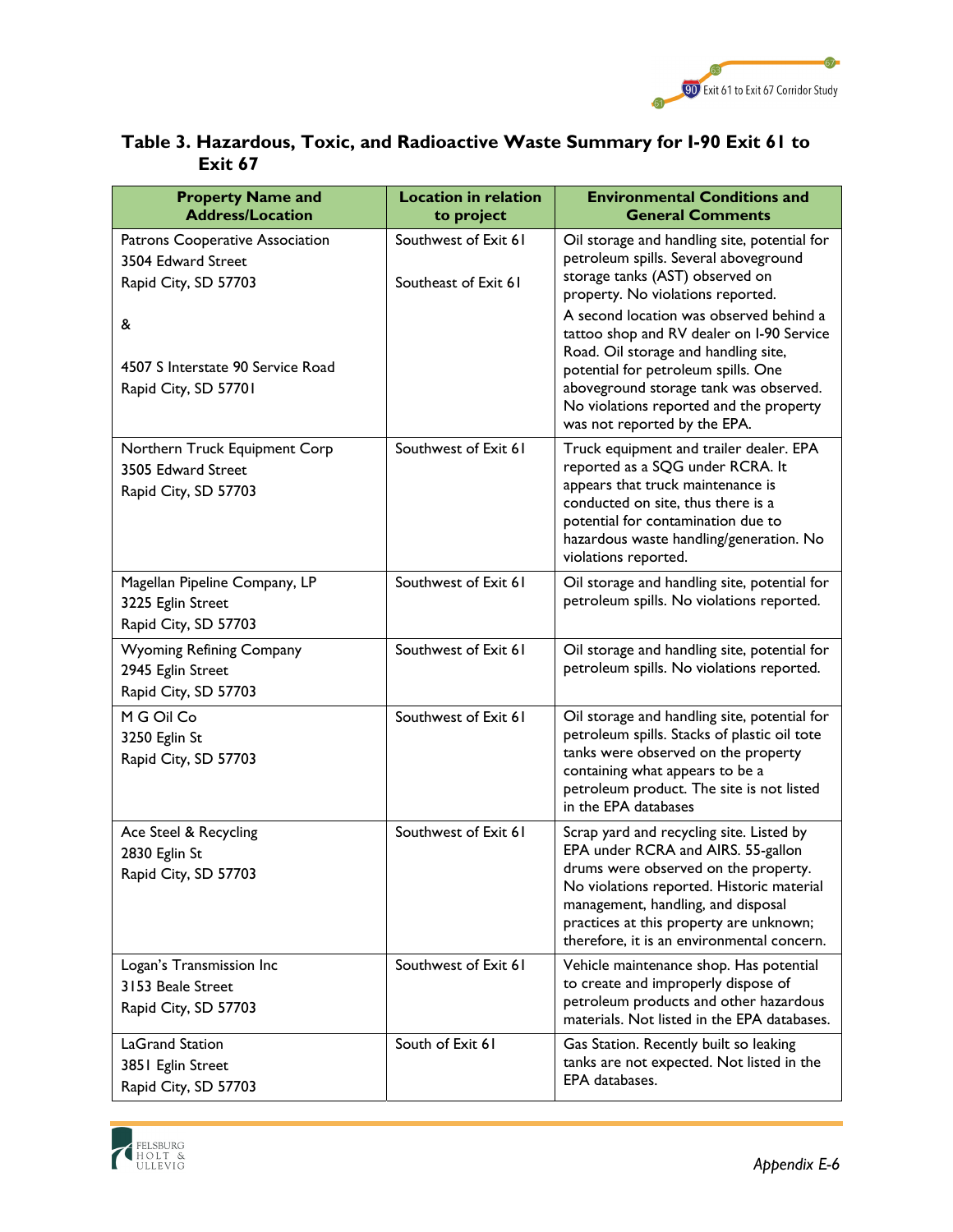

| <b>Property Name and</b><br><b>Address/Location</b>                                                                           | <b>Location in relation</b><br>to project | <b>Environmental Conditions and</b><br><b>General Comments</b>                                                                                                                                                                                                                                                                                                                                                                                                                                                                                                                                                             |
|-------------------------------------------------------------------------------------------------------------------------------|-------------------------------------------|----------------------------------------------------------------------------------------------------------------------------------------------------------------------------------------------------------------------------------------------------------------------------------------------------------------------------------------------------------------------------------------------------------------------------------------------------------------------------------------------------------------------------------------------------------------------------------------------------------------------------|
| Don's Valley Express<br>4030 Cheyenne Boulevard<br>Rapid City, SD 57703                                                       | South of Exit 61                          | Gas Station. Recently built so leaking<br>tanks are not expected. Not listed in the<br>EPA databases.                                                                                                                                                                                                                                                                                                                                                                                                                                                                                                                      |
| Unknown (Possibly Black Hills Truck &<br>Trailer from EPA data)<br>4301-4309 Interstate 90 Service Rd<br>Rapid City, SD 57703 | East of Exit 61                           | Unknown warehouse demolished<br>between 2013 and 2015, Appears to be a<br>newly built structure and large parking lot.<br>Site previously reported under RCRA so<br>there is a potential for hazardous<br>materials. Site in compliance with RCRA<br>regulations up through 2016.                                                                                                                                                                                                                                                                                                                                          |
| I-90 RV and Auto Super Center<br>4505 S Interstate 90 Service Road<br>Rapid City, SD 57703                                    | East of Exit 61                           | Large RV and auto dealer. Business likely<br>includes some maintenance and repair<br>activity which could generate hazardous<br>material waste. Not listed in the EPA<br>databases.                                                                                                                                                                                                                                                                                                                                                                                                                                        |
| Smoking Gun Indoor Range & Training<br>Center<br>4711 S Interstate 90 Service Road<br>Rapid City, SD 57701                    | East of Exit 61                           | Newly constructed indoor shooting range.<br>Shooting ranges produce large quantities<br>of lead debris from ammunition; many<br>ranges do not properly manage this<br>hazardous material. There is a potential<br>for elevated lead pollution inside and<br>adjoining this property.                                                                                                                                                                                                                                                                                                                                       |
| Flying J Franchise<br>4200 N I-90 Service Rd Exit 61<br>Rapid City, SD 57701                                                  | North of Exit 61                          | Large gas station, restaurant, travel<br>center, and trucker stop. Structure dates<br>back to before 1997. Site has potential for<br>leaking tanks and potential for<br>accumulation of truck waste fluids from<br>idling and parked vehicles. The property<br>also contained a large AST containing<br>propane. A monitoring observation well<br>was observed on the property, indicating<br>a possibility of contamination on the site.<br>Not listed in the EPA databases despite<br>presence of monitoring well. Site will<br>require additional investigation if<br>construction activities occur on the<br>property. |
| <b>Ditch Witch</b><br>2108 Elk Vale Road<br>Rapid City, SD 57701                                                              | North of Exit 61                          | A construction equipment supplier that<br>sells and services large scale equipment,<br>specifically trenchers and plows. It appears<br>they do on-site service which means there<br>is potential handling of hazardous waste.<br>Not listed in EPA databases.                                                                                                                                                                                                                                                                                                                                                              |

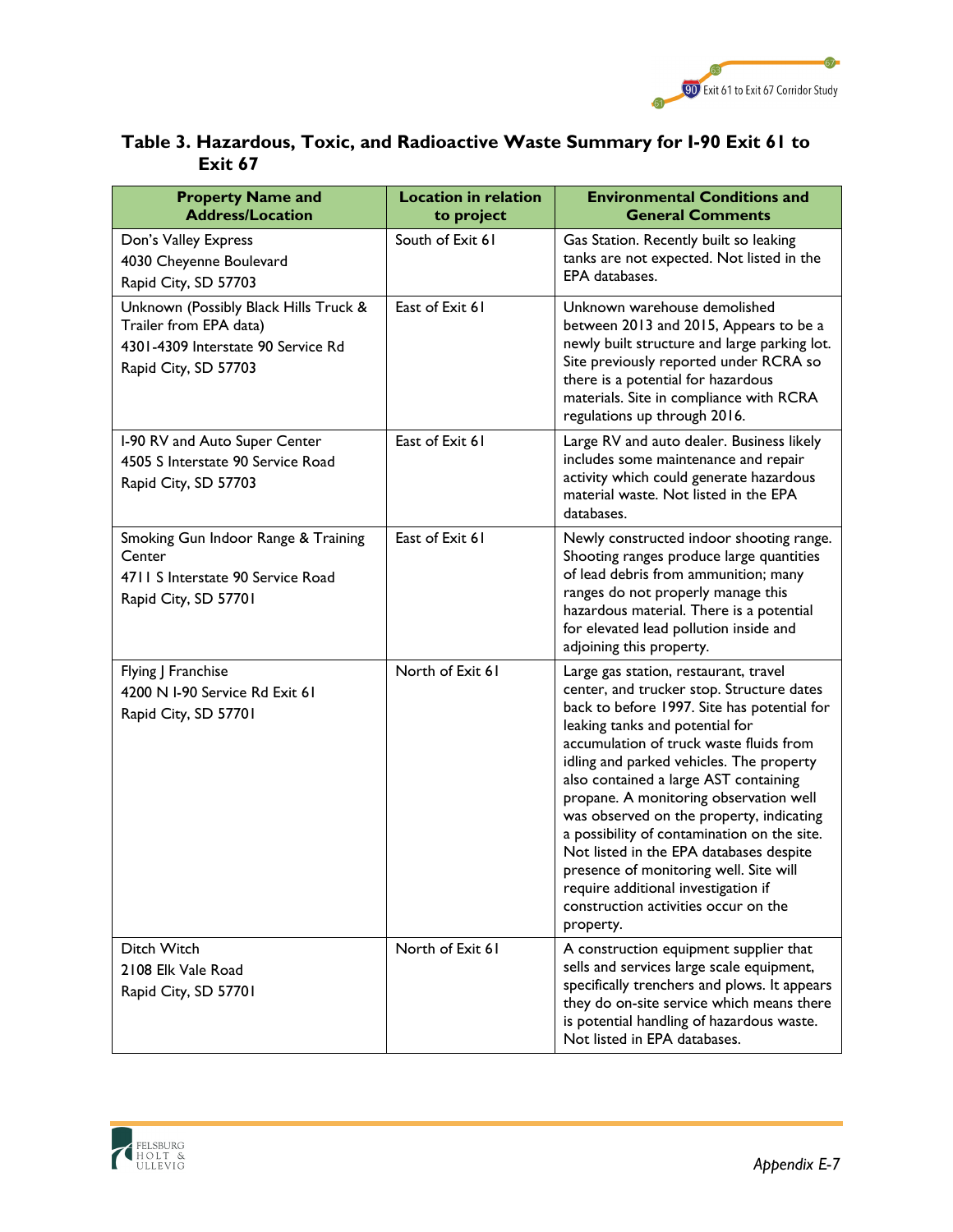

| <b>Property Name and</b><br><b>Address/Location</b>                                 | <b>Location in relation</b><br>to project | <b>Environmental Conditions and</b><br><b>General Comments</b>                                                                                                                                                                                                                                                                                                                                                                                                                                                                           |
|-------------------------------------------------------------------------------------|-------------------------------------------|------------------------------------------------------------------------------------------------------------------------------------------------------------------------------------------------------------------------------------------------------------------------------------------------------------------------------------------------------------------------------------------------------------------------------------------------------------------------------------------------------------------------------------------|
| Excel Truck & Trailer Repair<br>2108 Elk Vale Road #8<br>Rapid City, SD 57701       | North of Exit 61                          | Listed as a full service heavy duty truck<br>and trailer repair facility. The facility likely<br>handles and generates petroleum and<br>hazardous wastes. Not listed in EPA<br>databases.                                                                                                                                                                                                                                                                                                                                                |
| Ultramax Ammunition<br>2112 Elk Vale Road<br>Rapid City, SD 57701                   | North of Exit 61                          | Site listed in EPA databases under Toxic<br>Release Inventory System for lead, which<br>was disposed of off-site. Also listed under<br>RCRA and ICIS which is noted as having a<br>Formal Enforcement Action in 2002,<br>although no further information about the<br>action is available. The manufacturing of<br>ammunition uses heavy metals, such as<br>lead, which pose a potential<br>environmental risk on the property.                                                                                                          |
| <b>Border States Electric</b><br>3100 E Mall Drive<br>Rapid City, SD 57701          | Northwest of Exit 61                      | Electrical supply store with a large amount<br>of outdoor storage and a warehouse.<br>Business offers a wide array of services<br>and products. There is a potential for<br>their electrical and mechanical supplies to<br>contain hazardous materials, particularly<br>heavy metals. Not listed in EPA databases.                                                                                                                                                                                                                       |
| <b>Black Hills Truck &amp; Trailer</b><br>2910 E Mall Drive<br>Rapid City, SD 57701 | Northwest of Exit 61                      | Truck and trailer dealer. Listed in EPA<br>databases under RCRA as a CESQG. It<br>appears that they do conduct vehicle<br>maintenance on site thus there is a<br>potential for hazardous material release<br>on the property. Two plastic oil tote<br>tanks and an AST (extremely rusty and<br>appears to be no longer used) were<br>observed during the field investigation.<br>The site is located over 1000 feet from I-<br>90, therefore potential contamination<br>would not be expected to impact an I-90<br>construction project. |
| Great Western Tire Inc<br>1645 Dyess Avenue<br>Rapid City, SD 57701                 | Northwest of Exit 61                      | A used tire shop with two large buildings.<br>Listed under ICIS for "tires and tubes"<br>and "tire retreading and repair shops".<br>Unknown exact activities conducted on<br>site therefore the site is a potential<br>environmental concern.                                                                                                                                                                                                                                                                                            |

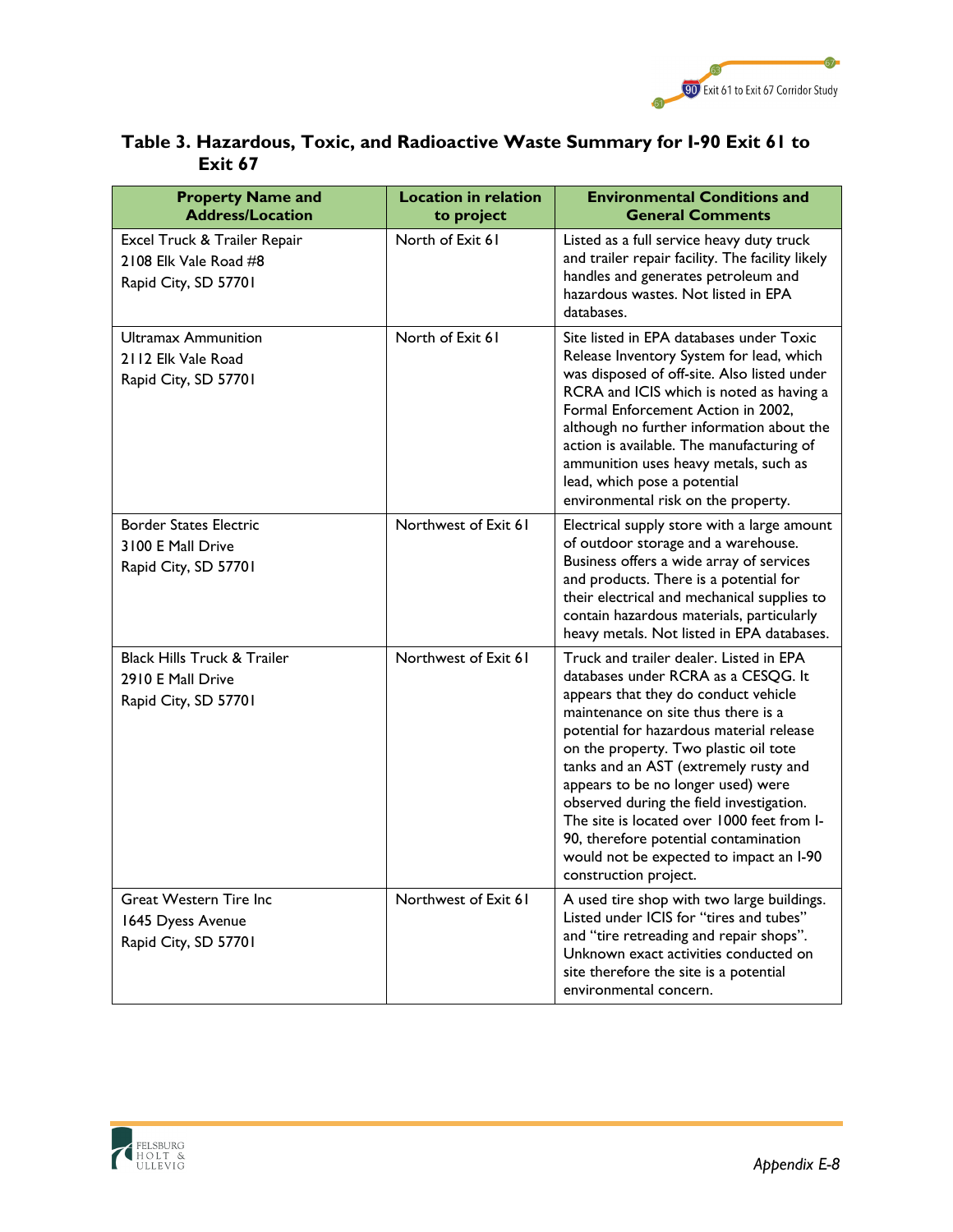

| <b>Property Name and</b><br><b>Address/Location</b>                                          | <b>Location in relation</b><br>to project    | <b>Environmental Conditions and</b><br><b>General Comments</b>                                                                                                                                                                                                                                                                                                                                                                                                                                                                                                                   |
|----------------------------------------------------------------------------------------------|----------------------------------------------|----------------------------------------------------------------------------------------------------------------------------------------------------------------------------------------------------------------------------------------------------------------------------------------------------------------------------------------------------------------------------------------------------------------------------------------------------------------------------------------------------------------------------------------------------------------------------------|
| M G Oil Co<br>4300 N I 90 Service Road<br>Rapid City, SD 57701                               | Northeast of Exit 61                         | An auto repair shop very close to I-90.<br>Potential for solvents and other hazardous<br>waste contamination. Field inspection<br>revealed several plastic oil tote tanks and<br>a mobile AST. Additionally, at least fifty<br>55-gallon metal drums were observed on<br>the property; the drums appear empty but<br>that could not be confirmed from outside<br>of the property. Not listed in EPA<br>databases.                                                                                                                                                                |
| Allstate Peterbilt of Rapid City<br>4650 S Interstate 90 Service Road<br>Box Elder, SD 57719 | Northeast of Exit 61                         | Truck Dealer with a large amount of<br>outdoor storage. Suspected vehicle<br>maintenance occurring on site therefore<br>the site has potential for hazardous<br>materials. Not listed in EPA databases.                                                                                                                                                                                                                                                                                                                                                                          |
| <b>K&amp;M Tire</b><br>4700 S Interstate Service Road<br>Rapid City, SD 57701                | Northeast of Exit 61                         | The facility is a regional tire distributor.<br>The site is conducting business in a<br>warehouse with several large garage<br>doors. The assumed use for the property<br>is as a storage warehouse and<br>transportation hub for the tire wholesale<br>business. Hazardous materials concerns<br>would not be expected. Not listed in EPA<br>databases.                                                                                                                                                                                                                         |
| 4-U Stores Gas Station<br>640 Box Elder Road<br>Box Elder, SD 57719                          | Northeast of Exit 63                         | Gas station in an industrial and residential<br>area between I-90 and Highway 1416. Not<br>listed in EPA databases. Potential for<br>unreported LUSTs on site. The northeast<br>corner of the property contains debris<br>including 55-gallon drums, bottles and<br>buckets of discarded chemicals, old paint<br>cans, vehicles that appear abandoned, and<br>a variety of other wastes. This property is<br>less than 500 feet from I-90, therefore the<br>property should be further investigated if<br>construction activities are proposed on or<br>adjoining this property. |
| <b>Federal Property Agency</b><br>616 Box Elder Road West<br>Box Elder, SD 57719             | South of I-90 Between<br>Exit 63 and Exit 67 | Property with a mix of personal vehicles,<br>large scale machinery, and various parts.<br>Unknown exact site operations but has<br>potential for vehicle maintenance on site<br>therefore should be considered a<br>potential environmental concern. Not<br>listed in EPA databases.                                                                                                                                                                                                                                                                                             |

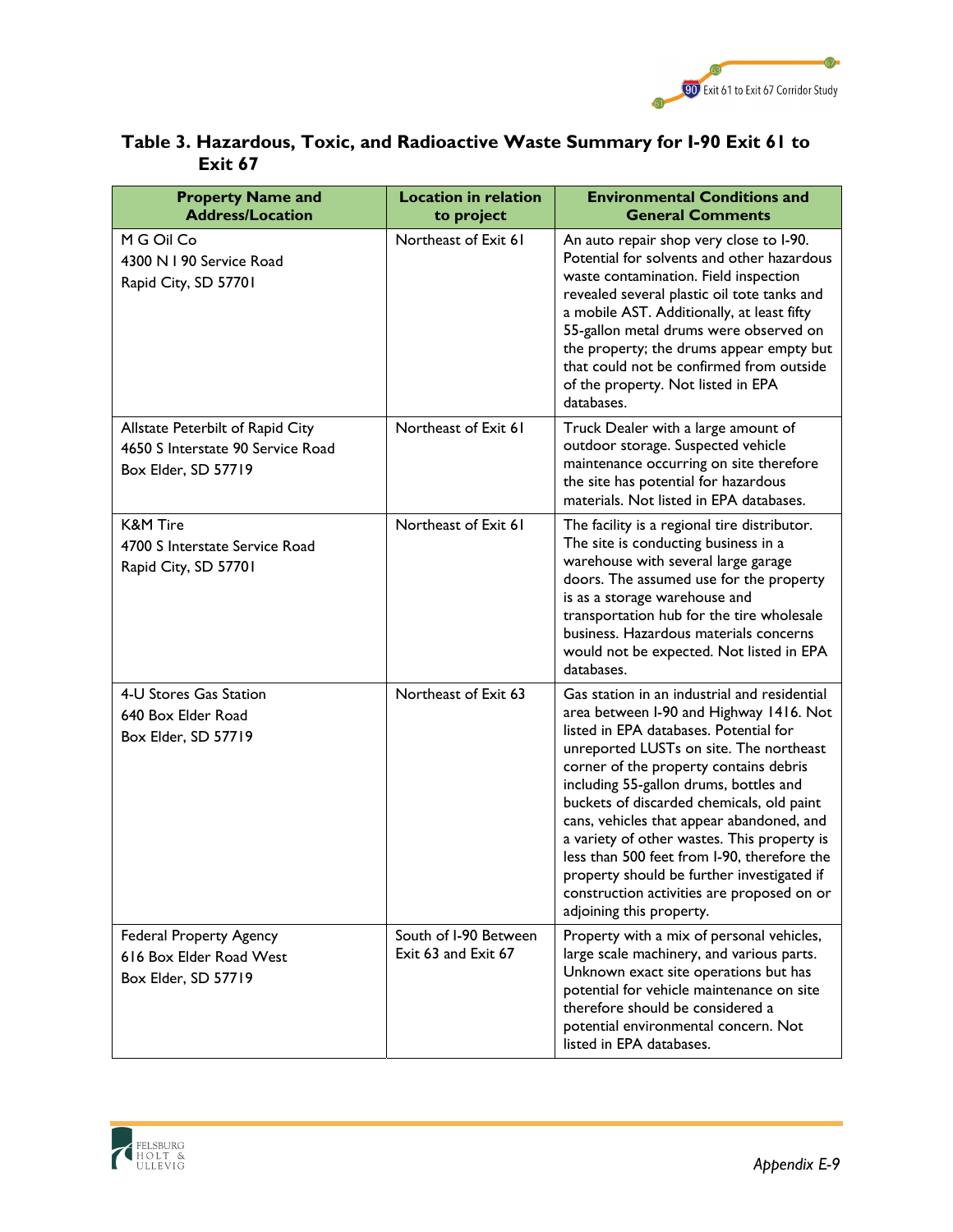

| <b>Property Name and</b><br><b>Address/Location</b>                                   | <b>Location in relation</b><br>to project    | <b>Environmental Conditions and</b><br><b>General Comments</b>                                                                                                                                                                                                                                                                                                                                                                                                                                                                                                        |
|---------------------------------------------------------------------------------------|----------------------------------------------|-----------------------------------------------------------------------------------------------------------------------------------------------------------------------------------------------------------------------------------------------------------------------------------------------------------------------------------------------------------------------------------------------------------------------------------------------------------------------------------------------------------------------------------------------------------------------|
| Vermeer Equipment-Black Hills<br>550 W Box Elder Road<br>Box Elder, SD 57719          | South of I-90 Between<br>Exit 63 and Exit 67 | Retailer of large scale agricultural<br>equipment and vehicles. Likely do some<br>on-site maintenance therefore the<br>property is a potential environmental<br>concern. The site also contains what<br>appears to be a cell tower with electrical<br>infrastructure at the base. Not listed in<br>EPA databases.                                                                                                                                                                                                                                                     |
| Eddie's Truck Body Shop<br>500 Box Elder Road W<br>Box Elder, SD 57719                | South of I-90 Between<br>Exit 63 and Exit 67 | Auto shop. Has potential for generation,<br>handling, and disposal of petroleum and<br>other hazardous materials. Site is a<br>potential environmental concern. Not<br>listed in EPA databases.                                                                                                                                                                                                                                                                                                                                                                       |
| <b>West River Electric Association</b><br>498 Box Elder Road W<br>Box Elder, SD 57719 | South of I-90 Between<br>Exit 63 and Exit 67 | This parcel owned by the utility West<br>River Electric Association contains a<br>transformer station in the southwest<br>corner of the property. Additionally, the<br>property contains a fenced storage area<br>for various utility materials, most<br>prominently there are several stacks of<br>utility poles. Due to the presence of<br>electrical transformers that may contain<br>PCBs and utility poles which are<br>composed of heavily treated wood, the<br>site should be considered a potential<br>environmental concern. Not listed in EPA<br>databases. |
| Jerry's Sales<br>428 Box Elder Road W<br>Box Elder, SD 57719                          | South of I-90 Between<br>Exit 63 and Exit 67 | Car dealer - sign states 'Service &<br>Recyclables'. Due to on-site service of<br>vehicles, there is a potential<br>environmental condition on the property.<br>Not listed in EPA databases.                                                                                                                                                                                                                                                                                                                                                                          |
| S & S Autobody<br>328 Box Elder Road W<br>Box Elder, SD 57719                         | South of I-90 Between<br>Exit 63 and Exit 67 | Auto shop. Has potential for generation,<br>handling, and disposal of petroleum and<br>other hazardous materials. Site is a<br>potential environmental concern. Not<br>listed in EPA databases.                                                                                                                                                                                                                                                                                                                                                                       |
| Paul's Repair<br>312 Box Elder Road W<br>Box Elder, SD 57719                          | South of I-90 Between<br>Exit 63 and Exit 67 | Auto shop. Has potential for generation,<br>handling, and disposal of petroleum and<br>other hazardous materials. Site is a<br>potential environmental concern. Not<br>listed in EPA databases.                                                                                                                                                                                                                                                                                                                                                                       |

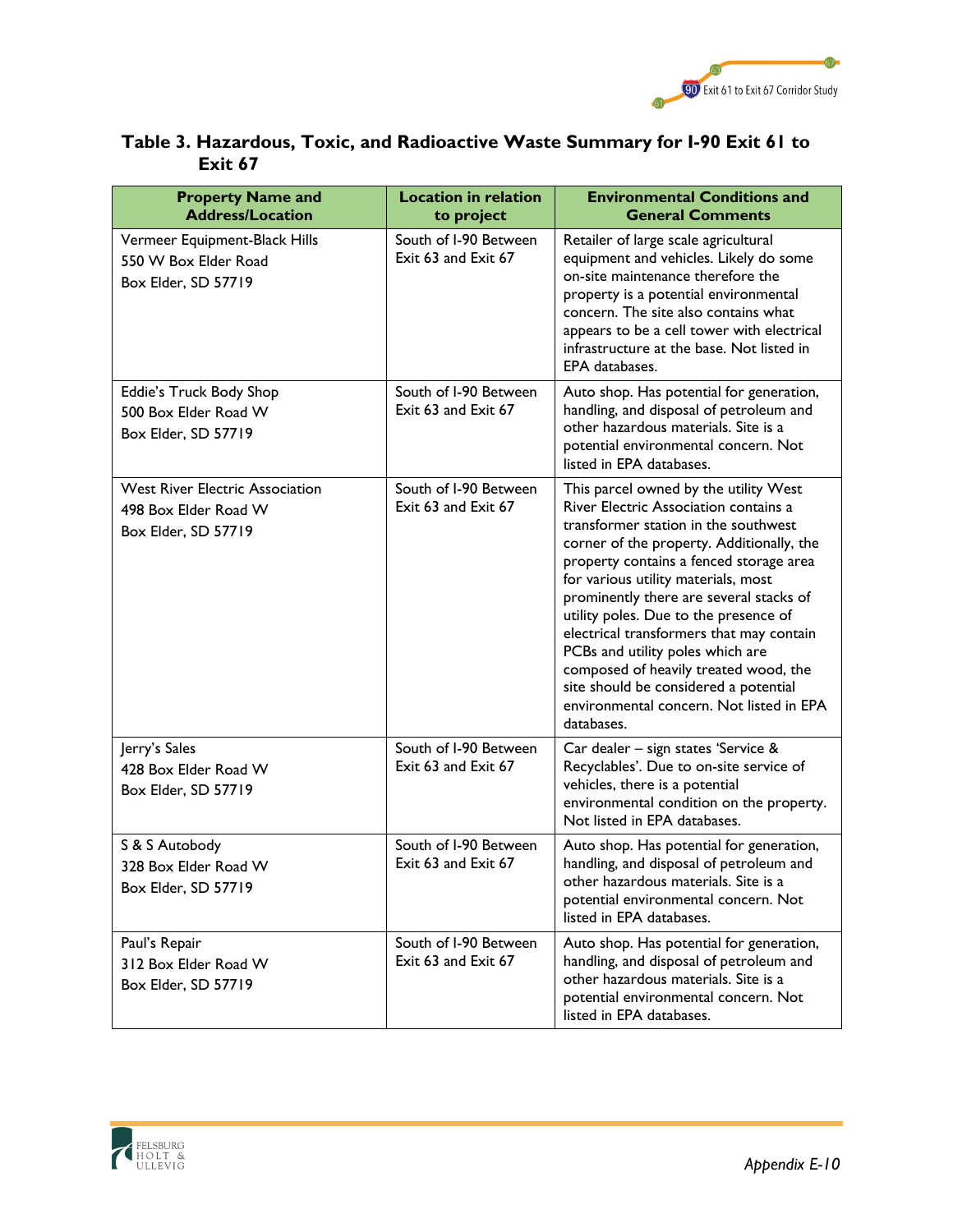

| <b>Property Name and</b><br><b>Address/Location</b>                                                                                                                 | <b>Location in relation</b><br>to project    | <b>Environmental Conditions and</b><br><b>General Comments</b>                                                                                                                                                                                                                                                                                                                                                                                             |
|---------------------------------------------------------------------------------------------------------------------------------------------------------------------|----------------------------------------------|------------------------------------------------------------------------------------------------------------------------------------------------------------------------------------------------------------------------------------------------------------------------------------------------------------------------------------------------------------------------------------------------------------------------------------------------------------|
| <b>B &amp; M Machine</b><br>126 Gumbo Drive<br>Box Elder, SD 57719                                                                                                  | South of I-90 Between<br>Exit 63 and Exit 67 | Listed as an Auto Machine Shop on<br>google. Would have the potential for<br>hazardous materials with vehicle<br>maintenance and repairs, although it<br>appears as if operation has ceased. Site is<br>a potential environmental concern. Not<br>listed in EPA databases.                                                                                                                                                                                 |
| The Cheap Seats<br>122 Box Elder Road W<br>Box Elder, 57719                                                                                                         | South of I-90 Between<br>Exit 63 and Exit 67 | Used car dealer. Appears to have a<br>central structure where car maintenance<br>is conducted. Site is a potential<br>environmental concern. Not listed in EPA<br>databases.                                                                                                                                                                                                                                                                               |
| Box Elder Auto Parts & Service<br>Approx. 134 Box Elder Road W<br>Box Elder, SD 57719                                                                               | South of I-90 Between<br>Exit 63 and Exit 67 | Appears to be a vehicle scrap yard. The<br>building at the front of the property<br>appears to be abandoned but there is a<br>newer building in the back corner of the<br>property which may be where the<br>operation now takes place. One hundred<br>or more vehicles sitting on property,<br>possible on-site maintenance. Site is a<br>potential environmental concern. Site<br>listed in EPA databases under ICIS, most<br>recent compliance in 2014. |
| <b>Tipmann Bros</b><br>104 Box Elder Road W<br>Box Elder, SD 57719                                                                                                  | South of I-90 Between<br>Exit 63 and Exit 67 | Used car dealer with an auto shop. Has<br>potential for generation, handling, and<br>disposal of petroleum and other<br>hazardous materials. Site has a potential<br>environmental condition. Not listed in<br>EPA databases.                                                                                                                                                                                                                              |
| Harms Oil*<br>624 Box Elder Road W<br>Box Elder, SD 57719<br>*Name presumed from tanker signs -<br>Parcel data lists property under owner:<br>Real Estate Company 4 | South of I-90 Between<br>Exit 63 and Exit 67 | Appears to be a storage area for tanker<br>trucks and tanks, likely containing<br>petroleum products. Due to the<br>concentration of oil tank trailers and<br>trucks on site this property is a potential<br>environmental concern. Not listed in EPA<br>databases. The site is directly adjoining I-<br>90.                                                                                                                                               |
| Stern Oil Co Inc<br>105 S Gate Road<br>Box Elder, SD 57719                                                                                                          | South of I-90 Between<br>Exit 63 and Exit 67 | Appears to be an auto repair shop for oil<br>trucks and related vehicles. Has potential<br>for generation, handling, and disposal of<br>petroleum and other hazardous materials.<br>The site contains several ASTs, some with<br>containment structures and some without.<br>Site is a potential environmental concern.<br>Not listed in EPA databases.                                                                                                    |

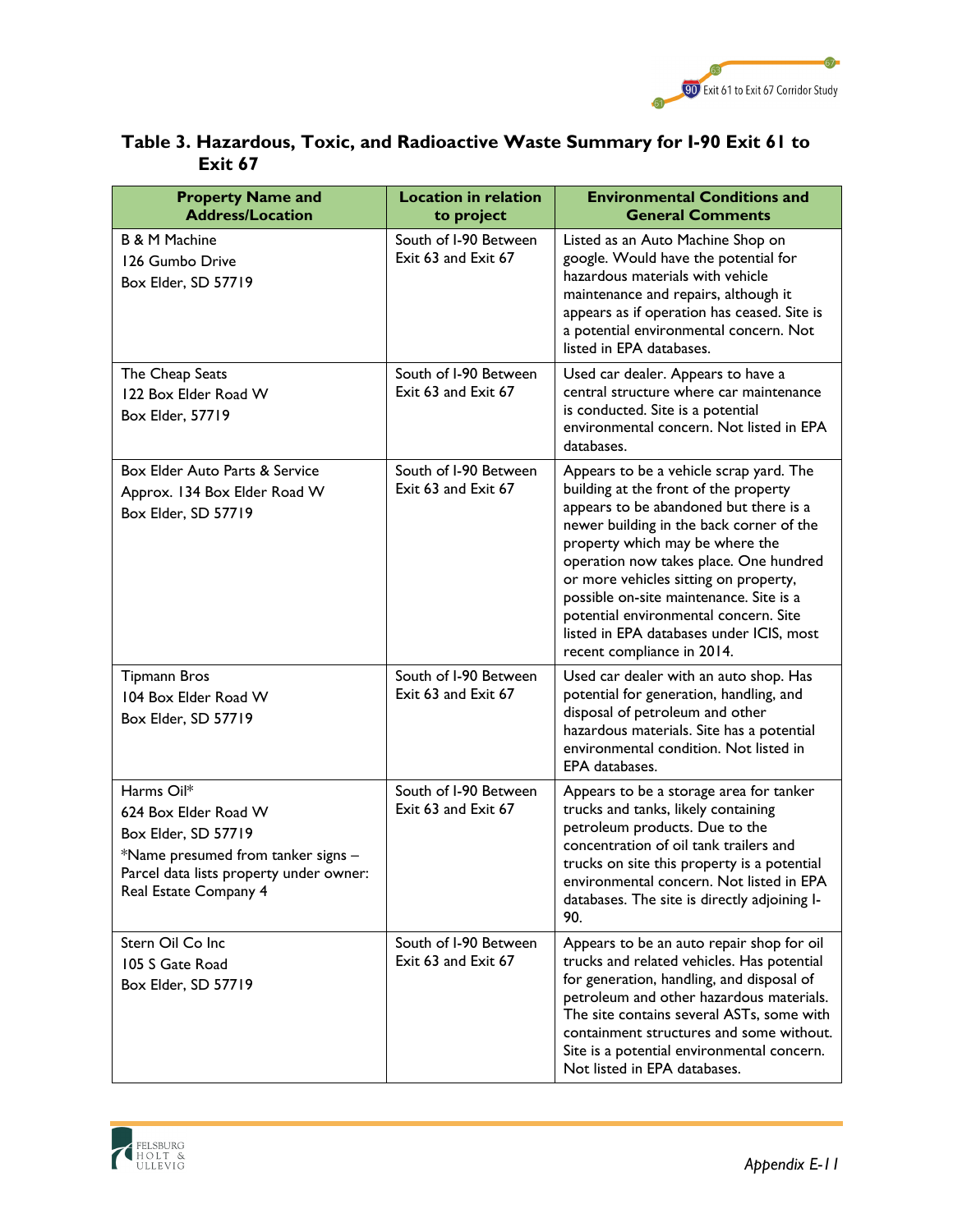

| <b>Property Name and</b><br><b>Address/Location</b>                              | <b>Location in relation</b><br>to project    | <b>Environmental Conditions and</b><br><b>General Comments</b>                                                                                                                                                                                                                                                                                                                                                                                                                                                                                                                                                     |
|----------------------------------------------------------------------------------|----------------------------------------------|--------------------------------------------------------------------------------------------------------------------------------------------------------------------------------------------------------------------------------------------------------------------------------------------------------------------------------------------------------------------------------------------------------------------------------------------------------------------------------------------------------------------------------------------------------------------------------------------------------------------|
| <b>RR Waste Solutions</b><br>105 Rosehill Drive<br>Box Elder, SD 57719           | South of I-90 Between<br>Exit 63 and Exit 67 | A waste solutions property with several<br>garbage trucks and a storage area on site.<br>Aerial images from 2015 show an active<br>operation but the site visit in September<br>2016 observed what appeared to be an<br>abandoned site. Signs from RR Waste<br>Solutions had been removed. An<br>abandoned AST remains in the center of<br>the property. Site is a potential<br>environmental concern. Not listed in EPA<br>databases.                                                                                                                                                                             |
| <b>ACDC Automotive</b><br>114 Box Elder Road W<br>Box Elder, SD 55719            | South of I-90 Between<br>Exit 63 and Exit 67 | Auto shop. Has potential for generation,<br>handling, and disposal of petroleum and<br>other hazardous materials. Site is a<br>potential environmental concern. Not<br>listed in EPA databases.                                                                                                                                                                                                                                                                                                                                                                                                                    |
| Con-Way Freight<br>124 Box Elder Road W<br>Box Elder, SD 57719                   | South of I-90 Between<br>Exit 63 and Exit 67 | Appears to be a freight exchange and<br>storage hub for Con-Way Freight. The<br>property has a many plastic tote tanks<br>that contain an unknown liquid and there<br>is an above-ground storage tank behind<br>the structure. This site is a potential<br>environmental concern due to these<br>factors. Not listed in EPA databases.                                                                                                                                                                                                                                                                             |
| Pat Meier Trucking<br>152 Douglas Road<br>Box Elder, SD 57719                    | South of I-90 Between<br>Exit 63 and Exit 67 | Appears to be a base of operations for a<br>trucking company. The central building<br>appears to contain maintenance activities<br>therefore the site is a potential<br>environmental concern. Not listed in EPA<br>databases.                                                                                                                                                                                                                                                                                                                                                                                     |
| <b>Ellsworth Air Force Base</b><br>1940 EP Howe Drive<br>Ellsworth AFB, SD 57706 | North of I-90 Between<br>Exit 63 and Exit 67 | The Ellsworth Air Force Base has a wide<br>array of recognized environmental<br>conditions and hazardous materials<br>contaminations. The site is a superfund<br>site. All surface contaminations have been<br>cleaned and the surface areas were<br>removed from the National Priorities List<br>in 2012. The groundwater still requires<br>additional cleanup. Although I-90 is<br>downgradient of the base, reviews<br>conducted by the EPA have concluded the<br>groundwater contamination is contained<br>at the base boundary and high<br>concentration areas have been identified<br>and are being treated. |

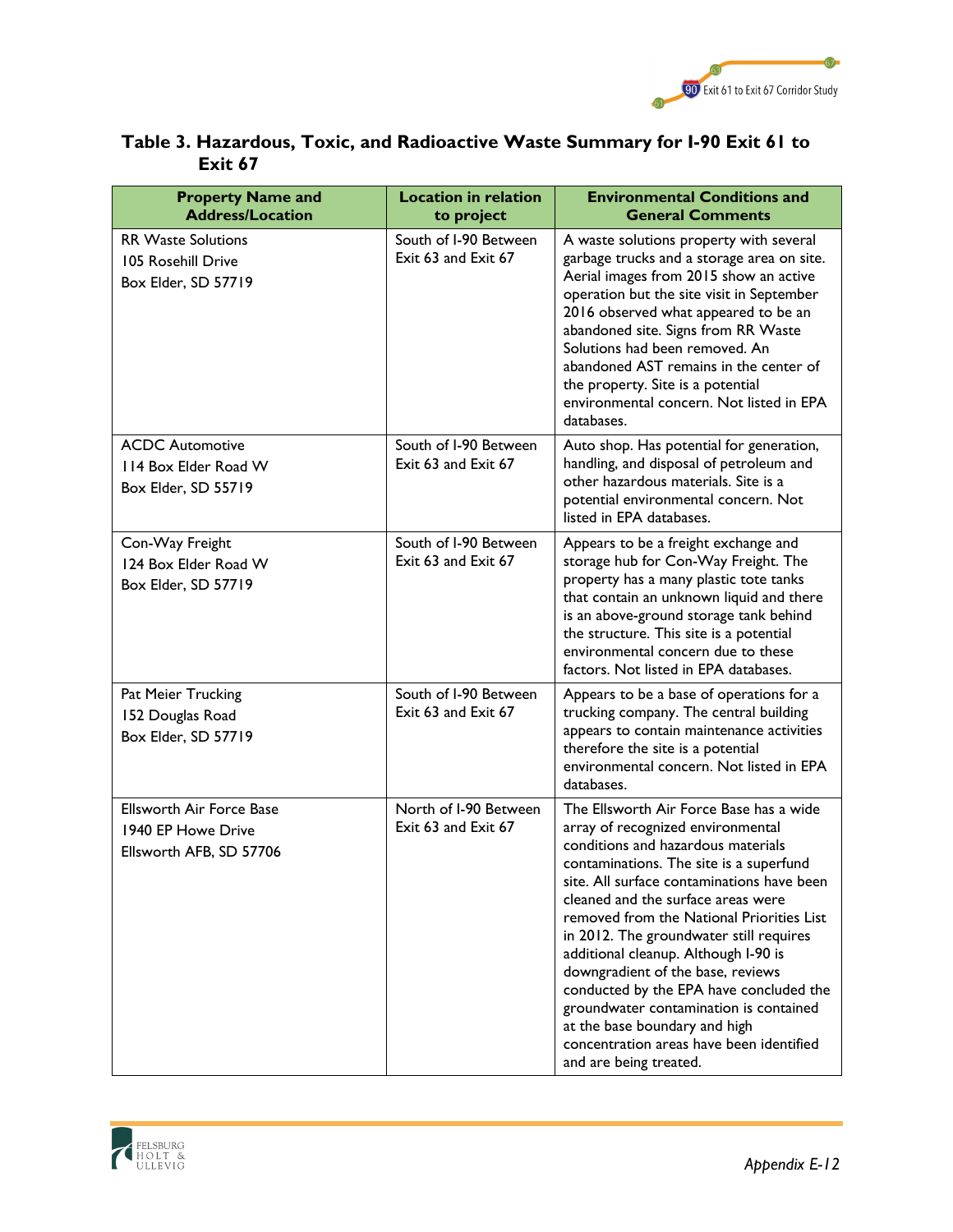

| <b>Property Name and</b><br><b>Address/Location</b>                            | <b>Location in relation</b><br>to project    | <b>Environmental Conditions and</b><br><b>General Comments</b>                                                                                                                                                                                                                                                                                                                                                                                                                                                                                  |
|--------------------------------------------------------------------------------|----------------------------------------------|-------------------------------------------------------------------------------------------------------------------------------------------------------------------------------------------------------------------------------------------------------------------------------------------------------------------------------------------------------------------------------------------------------------------------------------------------------------------------------------------------------------------------------------------------|
| Cono-Mart<br>117 North Ellsworth Road<br>Box Elder, SD 57719                   | North of I-90 Between<br>Exit 63 and Exit 67 | Appears to be closed and abandoned.<br>Using historic aerial imagery from Google<br>Earth, it appears it closed sometime after<br>2006. A portion of the concrete on the<br>property has been removed and there is<br>some excavation activity behind the<br>structure. The site is listed in the EPA<br>databases under RCRA as a CESQG (Last<br>update in December 2006). With the<br>potential for LUST and the excavation on<br>site, this site is a potential environmental<br>concern.                                                    |
| Love's Travel Stop<br>679 Reagan Avenue (I-90 Exit 67B)<br>Box Elder, SD 57719 | North of I-90 (Exit 67)                      | A gas station located directly adjacent to<br>I-90. The property and structures were<br>constructed in the past 2 or 3 years.<br>There is a structure in the back corner of<br>the property which is used for on-site<br>vehicle maintenance. Due to the site being<br>very recently constructed it is unlikely<br>that their tanks are leaking. To be<br>cautious, the site is considered to have a<br>potential environmental condition due to<br>the on-site vehicle maintenance and<br>potential for LUSTs. Not listed in EPA<br>databases. |

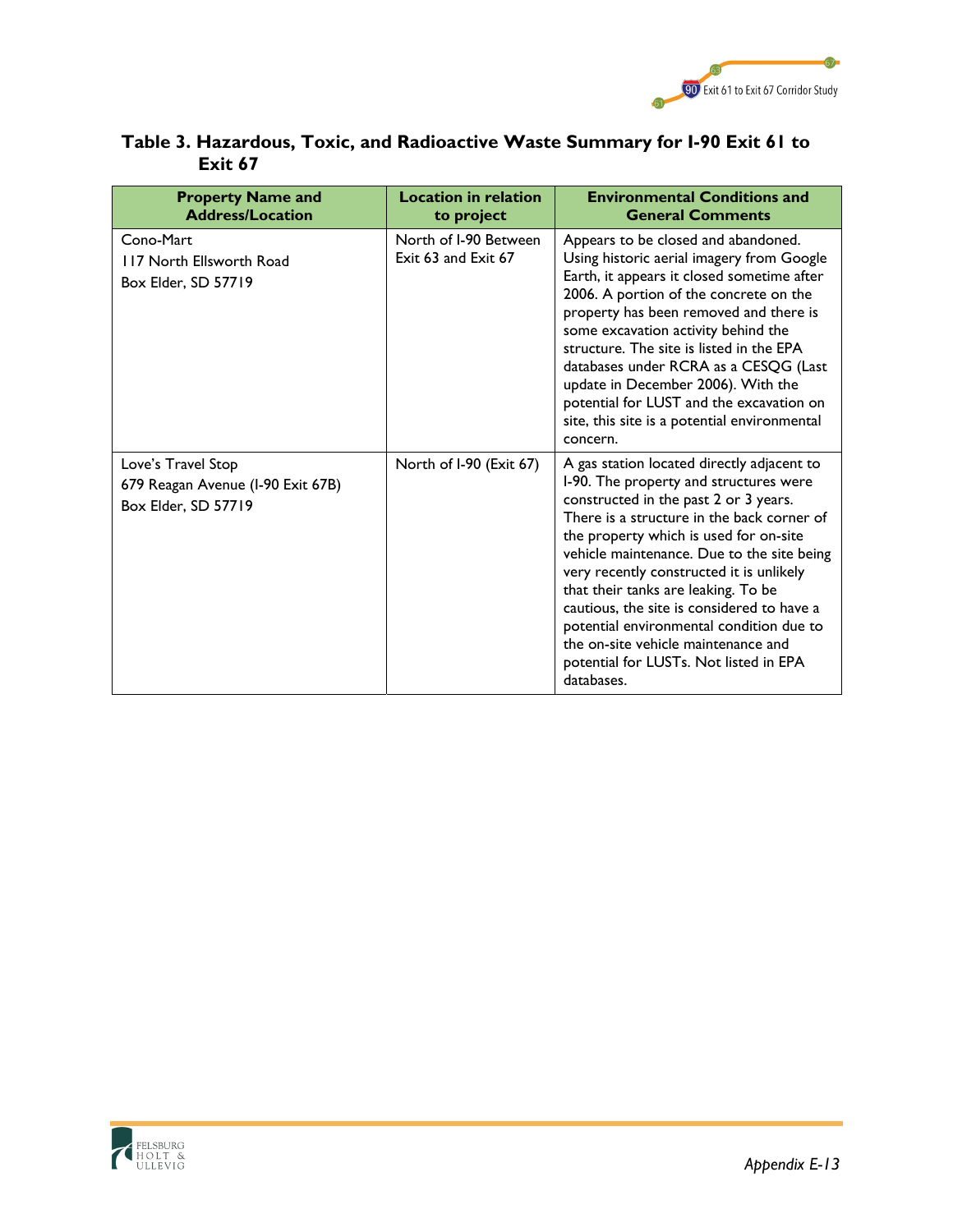

| <b>Resource Name</b>                                       | <b>Status</b>                                                                                                                                                                                                                                                      | <b>Habitat</b>                                                                                                                                                                                                                                                                                                                                                                                                                                                                                  | <b>Potential for</b><br>Impact?                      |
|------------------------------------------------------------|--------------------------------------------------------------------------------------------------------------------------------------------------------------------------------------------------------------------------------------------------------------------|-------------------------------------------------------------------------------------------------------------------------------------------------------------------------------------------------------------------------------------------------------------------------------------------------------------------------------------------------------------------------------------------------------------------------------------------------------------------------------------------------|------------------------------------------------------|
| <b>Black-footed Ferret</b><br>(Mustela nigripes)           | <b>SE</b>                                                                                                                                                                                                                                                          | Historically associated with prairie dog colonies and<br>distribution is consistent with distribution of prairie<br>dogs in South Dakota. It's estimated that 100 to 150<br>May affect, but<br>acres of prairie dog colony are needed to support one<br>not likely to<br>ferret. There are some prairie dog colonies located<br>adversely affect<br>near the site; however, none are the size required to<br>support Black-footed Ferrets. Therefore, no suitable<br>habitat is likely present. |                                                      |
| Northern Long-<br>eared Bat<br>(Myotis<br>septentrionalis) | FT, ST                                                                                                                                                                                                                                                             | Typically found near water and dense coniferous and<br>riparian forest conditions. Roost sites in exfoliating bark<br>and tree cavities, open buildings, and caves or mines.<br>Winter hibernacula are frequently caves and mines.<br>Habitat is potentially present in riparian areas along<br><b>Boxelder Creek.</b>                                                                                                                                                                          | May affect, but<br>not likely to<br>adversely affect |
| <b>Northern River</b><br>Otter<br>(Lontra canadensis)      | <b>ST</b>                                                                                                                                                                                                                                                          | Prefers slow-moving rivers and streams with deep<br>pools, abundant riparian vegetation, and plentiful fish;<br>often associated with beaver activity. No suitable habitat<br>is likely present.                                                                                                                                                                                                                                                                                                | No effect                                            |
| <b>Swift Fox</b><br>(Vulpes velox)                         | <b>ST</b>                                                                                                                                                                                                                                                          | Prefers heavily grazed shortgrass or mixed-grass prairies<br>May affect, but<br>with open gently rolling topography for high visibility of<br>not likely to<br>surrounding area; usually associated with prairie dogs or<br>adversely affect<br>ground squirrel colonies. Habitat is potentially present.                                                                                                                                                                                       |                                                      |
| <b>American Dipper</b><br>(Cinclus mexicanus)              | <b>ST</b>                                                                                                                                                                                                                                                          | Prefers clean, cold, fast flowing mountain streams with<br>abundant aquatic insects. No suitable habitat is likely<br>present.                                                                                                                                                                                                                                                                                                                                                                  | No effect                                            |
| <b>Interior Least Tern</b><br>(Sterna antillarum)          | FE, SE                                                                                                                                                                                                                                                             | Prefers open areas for feeding and nesting; feeding<br>occurs in the shallow water of lakes, ponds, and rivers<br>located close to nesting areas with an abundance of<br>small fish; nesting habitat is bare or sparsely vegetated<br>sand, shell, and/or gravel beaches, sandbars, islands, and<br>salt flats associated with rivers or lakes. No suitable<br>habitat is likely present.                                                                                                       | No effect                                            |
| <b>Red Knot</b><br>(Calidris canutus<br>rufa)              | <b>FT</b>                                                                                                                                                                                                                                                          | Heavily migratory bird. When located in the Northern<br>Great Plains on a stopover there is evidence that red<br>knots use inland saline lakes for habitat. Some evidence<br>No effect<br>suggests that they may utilize manmade freshwater<br>habitats.                                                                                                                                                                                                                                        |                                                      |
| Osprey<br>(Pandion haliaetus)                              | <b>ST</b>                                                                                                                                                                                                                                                          | Always found near water - rivers, lakes, ponds; large<br>No effect<br>open-top trees used for nesting and roosting. No<br>suitable habitat is likely present.                                                                                                                                                                                                                                                                                                                                   |                                                      |
| <b>Peregrine Falcon</b><br>(Falco peregrinus)              | Prefers open grasslands with suitable nesting cliffs and<br>rock outcroppings near a concentrated prey base such<br><b>SE</b><br>as waterfowl or colonial ground squirrels. May be<br>present during migration; however, no suitable habitat is<br>likely present. |                                                                                                                                                                                                                                                                                                                                                                                                                                                                                                 | May affect, but<br>not likely to<br>adversely affect |

# **Table 4. Threatened and Endangered Species Potentially Within Study Area**

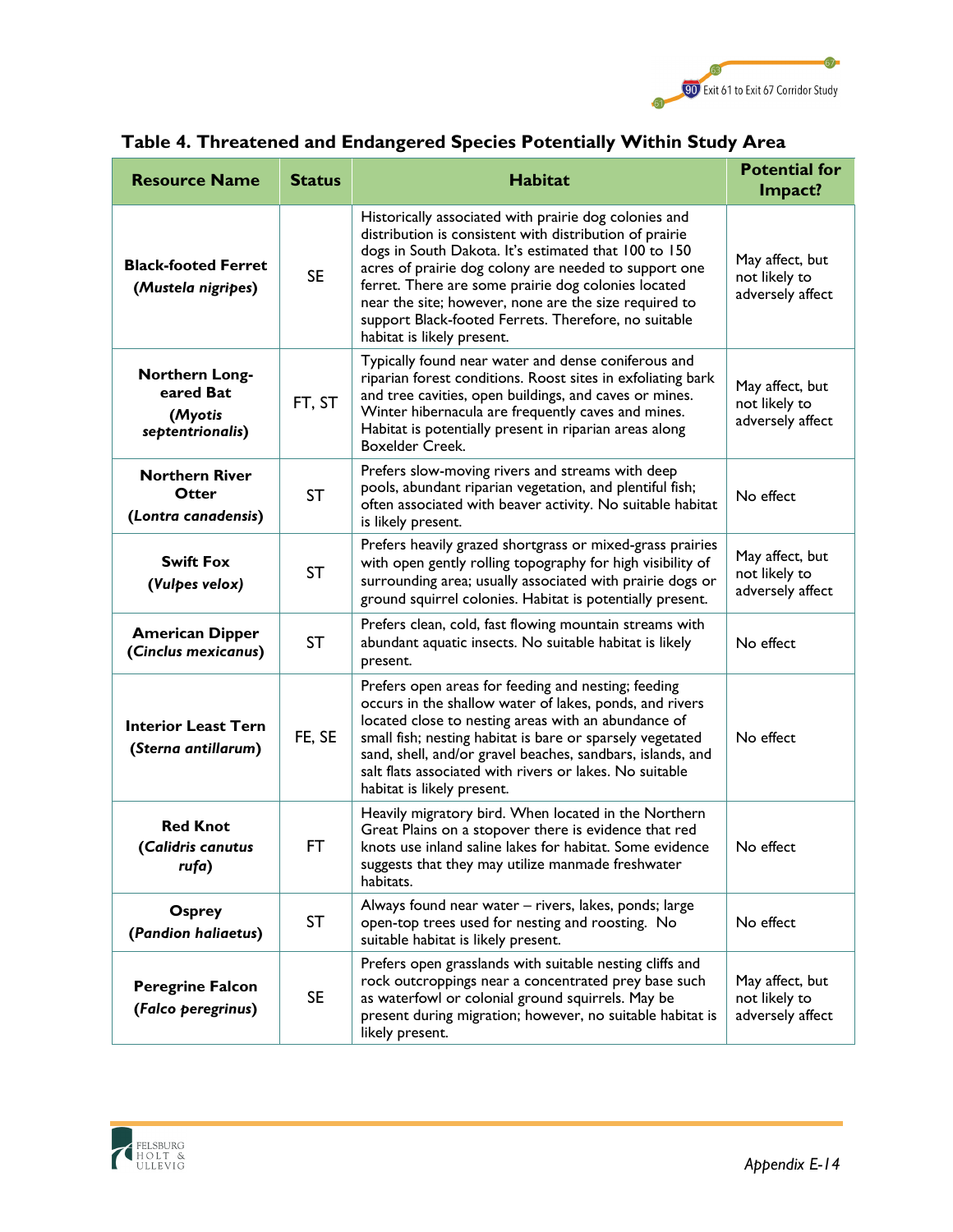

| <b>Resource Name</b>                                       | <b>Status</b> | <b>Habitat</b>                                                                                                                                                                                                                                | <b>Potential for</b><br>Impact?                      |
|------------------------------------------------------------|---------------|-----------------------------------------------------------------------------------------------------------------------------------------------------------------------------------------------------------------------------------------------|------------------------------------------------------|
| <b>Whooping Crane</b><br>(Grus americana)                  | FE, SE        | Migration habitat includes marshes and submerged<br>sandbars in rivers with good horizontal visibility, water<br>depth of 12 in or less, and minimum wetland size of 0.1<br>ac for roosting. No suitable habitat is likely present.           | No effect                                            |
| <b>Longnose Sucker</b><br>(Catostomus<br>catostomus)       | <b>ST</b>     | Prefers cool, clear, spring-fed streams and lakes. Found<br>in tributaries to the Cheyenne and Belle Fourche River<br>basins. Suitable habitat is potentially present.                                                                        | May affect, but<br>not likely to<br>adversely affect |
| <b>Sturgeon Chub</b><br>(Macrhybopsis<br>gelida)           | <b>ST</b>     | Prefer areas with moderate to strong current on large<br>rivers with rocks, gravel or coarse sand substrates.<br>Found in tributaries to the Cheyenne, White, Grand<br>and Missouri River basins. Suitable habitat is potentially<br>present. | May affect, but<br>not likely to<br>adversely affect |
| Leedy's roseroot<br>(Rhodiola integrifolia<br>ssp. leedyi) | FT.           | Grows primarily on cool cliffs. Seems to prefer cool air<br>from caves rising from cracks in cliff surfaces. Most<br>populations found on privately owned property.                                                                           | No effect                                            |

### **Table 4. Threatened and Endangered Species Potentially Within Study Area**

### **Table 5. Noise Abatement Criteria**

| <b>Activity</b><br>Category | <b>Activity Description</b>                                                                                                                                                                                                                                                                                                                                                                             |
|-----------------------------|---------------------------------------------------------------------------------------------------------------------------------------------------------------------------------------------------------------------------------------------------------------------------------------------------------------------------------------------------------------------------------------------------------|
| A                           | Lands on which serenity and quiet are of extraordinary significance and serve an important<br>public need                                                                                                                                                                                                                                                                                               |
| B                           | Residential                                                                                                                                                                                                                                                                                                                                                                                             |
| C                           | Active sports areas, amphitheaters, auditoriums, campgrounds, cemeteries, day care centers,<br>hospitals, libraries, medical facilities, parks, picnic areas, places of worship, playgrounds, public<br>meeting rooms, public or nonprofit institutional structures, radio studios, recording studios,<br>recreation areas, Section 4(f) sites, schools, television studios trails and trail crossings. |
| D                           | Auditoriums, day care centers, hospitals, libraries, medical facilities, places of worship, public<br>meeting rooms, public or nonprofit institutional structures, radio studios, recording studios,<br>schools, and television studios                                                                                                                                                                 |
| Е                           | Hotels, motels, office, restaurants/bars, and other developed lands, properties or activities not<br>included in A-D or F.                                                                                                                                                                                                                                                                              |
| F                           | Agriculture, airports, bus yards, emergency services, industrial, logging, maintenance facilities,<br>manufacturing, mining, rail yards, retail facilities, shipyards, utilities (water resources, water<br>treatment, electrical) and warehousing                                                                                                                                                      |
| G                           | Undeveloped lands that have been permitted for development on or before the date of public<br>Undeveloped lands that are not permitted                                                                                                                                                                                                                                                                  |

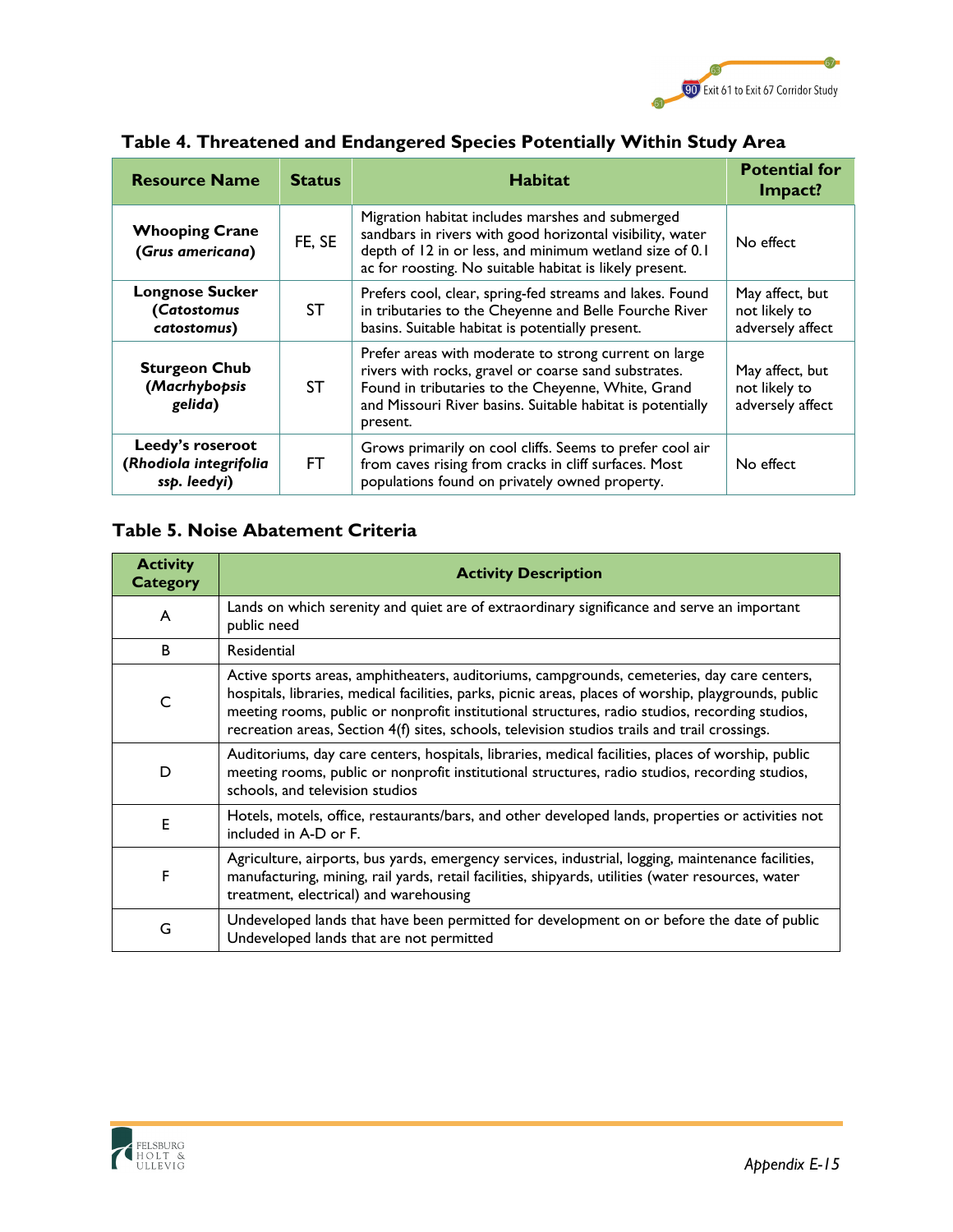

| <b>Location Description</b>                                | <b>Distance from</b><br><b>Project Area</b> | <b>Property Description</b>                     | <b>SDDOT Land Use</b><br><b>Category</b> |
|------------------------------------------------------------|---------------------------------------------|-------------------------------------------------|------------------------------------------|
| I-90/W. Gate Road                                          | <b>Within</b>                               | <b>Residential Properties</b>                   | в                                        |
| East of I-90/W. Gate<br>Road                               | Adjacent                                    | Boykin Park                                     | C                                        |
| Between I-90 and<br>Highway 1416 (W. Gate<br>to Ellsworth) | <b>Within</b>                               | <b>Residential Properties</b>                   | B                                        |
| Between I-90 and<br>Highway 1416 (W. Gate<br>to Ellsworth) | Adjacent                                    | Harvest Time Free Will<br><b>Baptist Church</b> | C                                        |
| South of Highway 1416                                      | Adjacent                                    | <b>Box Elder Community</b><br>Park              | C                                        |
| Highway 1416. Liberty<br><b>Boulevard/Spruce Drive</b>     | Adjacent                                    | Residential<br>Neighborhood                     | B                                        |

### **Table 6. Noise Sensitive Areas**

### **Table 7. Current and reasonably foreseeable projects**

| <b>Project Name/Location</b>                                                                                 | <b>Description</b>                                                                                                                  | <b>Status</b>                                    |  |
|--------------------------------------------------------------------------------------------------------------|-------------------------------------------------------------------------------------------------------------------------------------|--------------------------------------------------|--|
| <b>SDDOT Projects</b>                                                                                        |                                                                                                                                     |                                                  |  |
| Sheffer St. to Sturgis Road in Rapid<br>City                                                                 | Urban Grading, Roadway Lighting<br>Storm Sewer, Curb & Gutter,<br>Sidewalk, Traffic Signals, Pedestrian<br>Crossing & PCC Surfacing | <b>Upcoming Project</b>                          |  |
| Bridge Rehabilitation - Rapid City<br>Region                                                                 | <b>Bridge Rehabilitation</b>                                                                                                        | <b>Current and Upcoming Project</b><br>(ongoing) |  |
| Local Agency Projects                                                                                        |                                                                                                                                     |                                                  |  |
| Radar Hill Road                                                                                              | Repair Slide area that occurred on<br>the west side of the new Radar Hill<br>alignment constructed in 2011                          | <b>Current Project</b>                           |  |
| I-90 Exit 40-44 (Tilford to<br>Piedmont)                                                                     | Complete reconstruction of the<br>interstate between exits 40-44                                                                    | <b>Current Project</b>                           |  |
| I-190/Silver Street Interchange                                                                              | New interchange                                                                                                                     | <b>Current Project</b>                           |  |
| Railroad Safety Improvements-<br>Rapid City Region                                                           | Various Railroad Safety<br><b>Improvements</b>                                                                                      | <b>Current and Upcoming Project</b><br>(ongoing) |  |
| Box Elder-Pennington Co Rd 14-16,<br>from Exit 63 East to end of the<br>divided section East of Ellsworth Rd | Reconstruct-convert divided section<br>to a 3-lane section; PE                                                                      |                                                  |  |